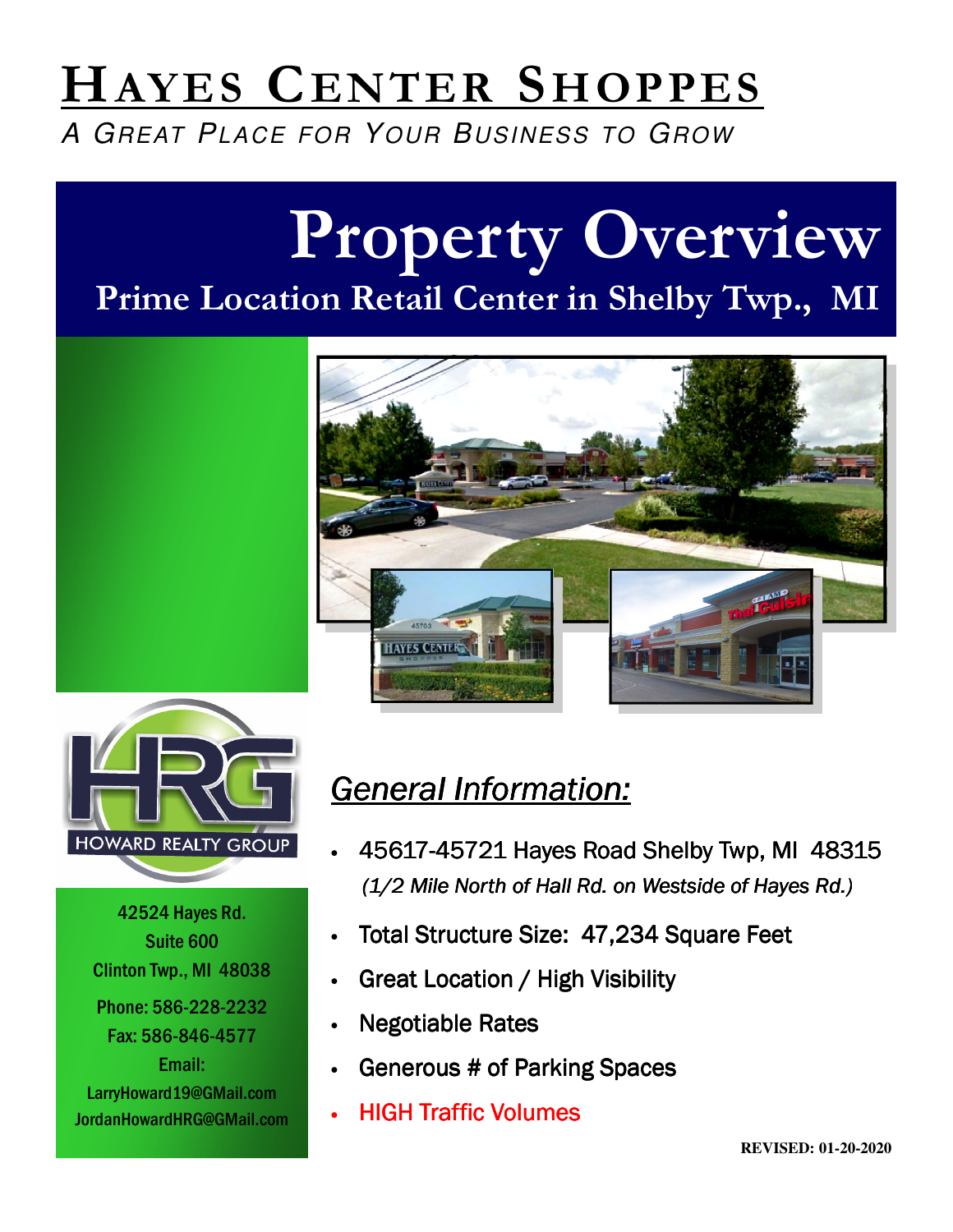### HAYES CENTER SHOPPES

A GREAT PLACE FOR YOUR BUSINESS TO GROW

# LEASE PLAN-OVERVIEW

LAKESIDE BOULEVARD BRUNCH Restaurant Restaurantš **SUPE**<br>CLEANE **MEDITERRAINEAN**<br>MARKET X MARSHALL ARTS HERWOOD **BREWING**<br>COMPANY **SALON FORTE HOWARD REALTY GROUP** KELLER<br>WILLIAMS **AVAILABLE**  42524 Hayes Rd. SWEET WATER 1,665SQFTAVAILABLE ğ CAFE **LAVA HOOKAH** Suite 600 WILLIAMS AL DY THE LADYREDLASH KELLER SQ<sub>FT</sub> ğ ELEGANT NAIL SP Clinton Twp., MI 48038 tes. **GREAT CLIPS** Phone: 586-228-2232 Fax: 586-846-4577 **1,665 SQ FT 1 1 1 1 1 1 1 1 1** Email: 45617-45721 Hayes Road<br>Shelby Township, Michigan LarryHoward19@GMail.com JordanHowardHRG@GMail.com

HAVES ROAD